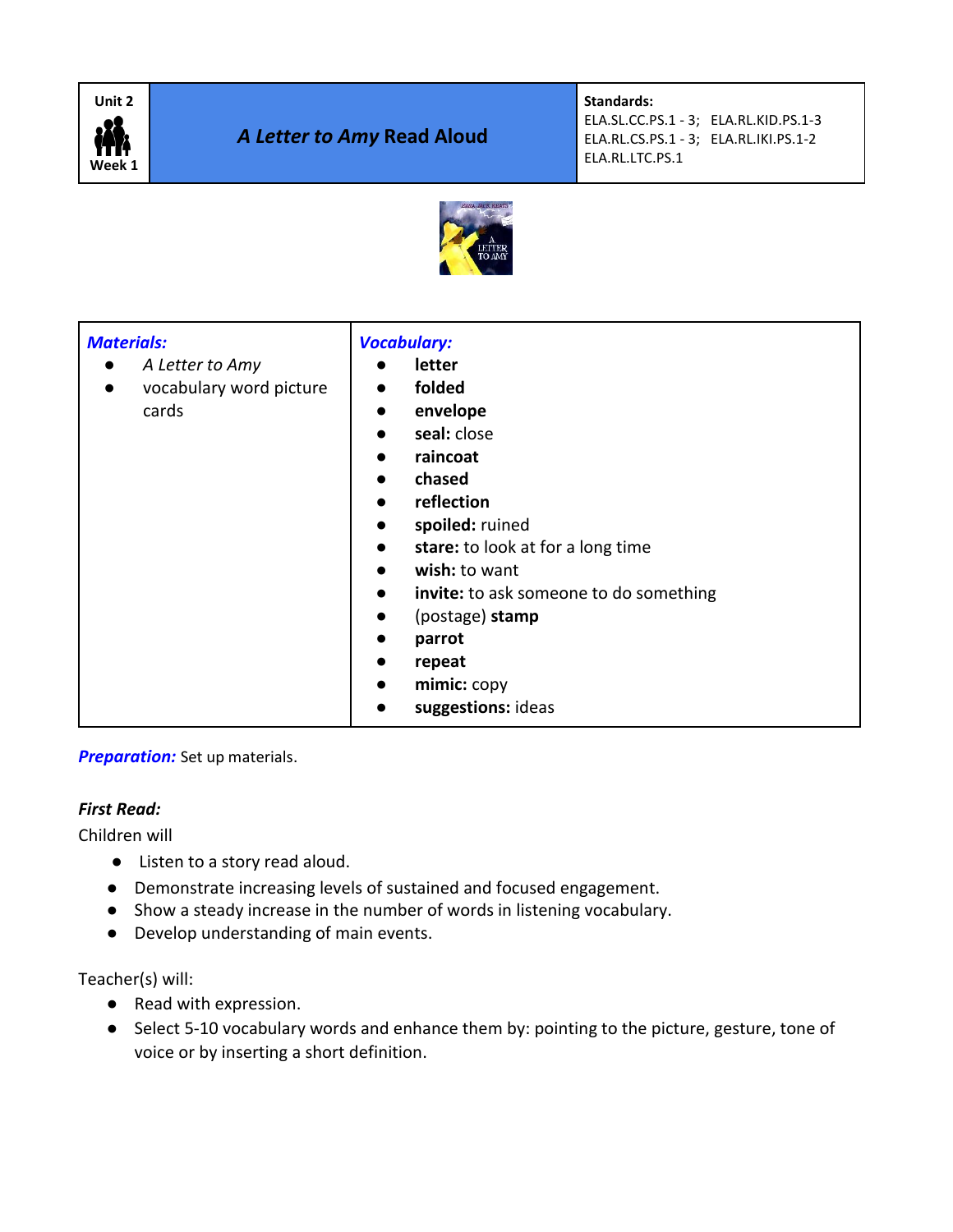- Provide comprehension asides: comment during the story about the main character's emotional state, explain an illustration or a change in scene, or indicate what various characters do or do not know.
- Model analytical thinking when appropriate e.g. "I'm thinking…."

| "We have a new story to read today. The title is<br>A Letter to Amy. The author, the person who<br>wrote the words in the story, is Ezra Jack Keats.<br>He is also the illustrator, the one who created<br>the pictures."                                                                                                                          | Show cover, underlining the title and point to<br>author's/illustrator's name.                                   |
|----------------------------------------------------------------------------------------------------------------------------------------------------------------------------------------------------------------------------------------------------------------------------------------------------------------------------------------------------|------------------------------------------------------------------------------------------------------------------|
| "Here on the cover, we see Peter. A little boy<br>you may remember from another story written<br>by Ezra Jack Keats - Peter's Chair Peter is<br>reaching for a letter in this picture and is dressed<br>for stormy weather. Something happens to this<br>letter, and Peter gets very worried. Let's read<br>the story and find out what happened." | Point to Peter (optional: show covers of the 2<br>other stories).<br>Point to letter.<br>Point to rain gear.     |
| "'Peter stared at the sheet of paper'--he looked<br>at it for a long time."                                                                                                                                                                                                                                                                        | p. 1 Point to letter/paper.                                                                                      |
| "Peter didn't write to <i>invite</i> or ask his other<br>friends to come to his birthday party. He <i>invited</i><br>them just by asking them. I'm thinking Amy is a<br>special friend."                                                                                                                                                           | <b>Comprehension Aside</b>                                                                                       |
| "You need to put a letter in an <i>envelope</i> , and<br>then put a <i>postage stamp</i> on the <i>envelope</i> to<br>mail it. The <b>postage stamp</b> shows that you paid<br>to mail the <i>letter."</i>                                                                                                                                         | pgs. 3 & 4 Comment after reading, pointing at<br>items: envelope, stamp, raincoat.                               |
| "Suddenly there was a flash of <i>lightning</i> "                                                                                                                                                                                                                                                                                                  | pgs. 7 & 8 Pointing at lightning and the letter<br>while reading.                                                |
| ""the surprise will be <b>Spoiled</b> ! They both ran<br>for the letter.' He wrote the letter for Amy, but<br>he wants it to be a surprise and come to her in<br>the mail. Amy's trying to help him catch the<br>letter but Peter is worried that if she catches the<br>it she will see the letter is for her and the                              | p. 9-13 Modeling stopping the letter with foot.<br>Point to items while reading: hopscotch game,<br>Amy, letter. |
| surprise will be <i>spoiled</i> , it will be ruined."                                                                                                                                                                                                                                                                                              | p. 14 Comprehension Aside                                                                                        |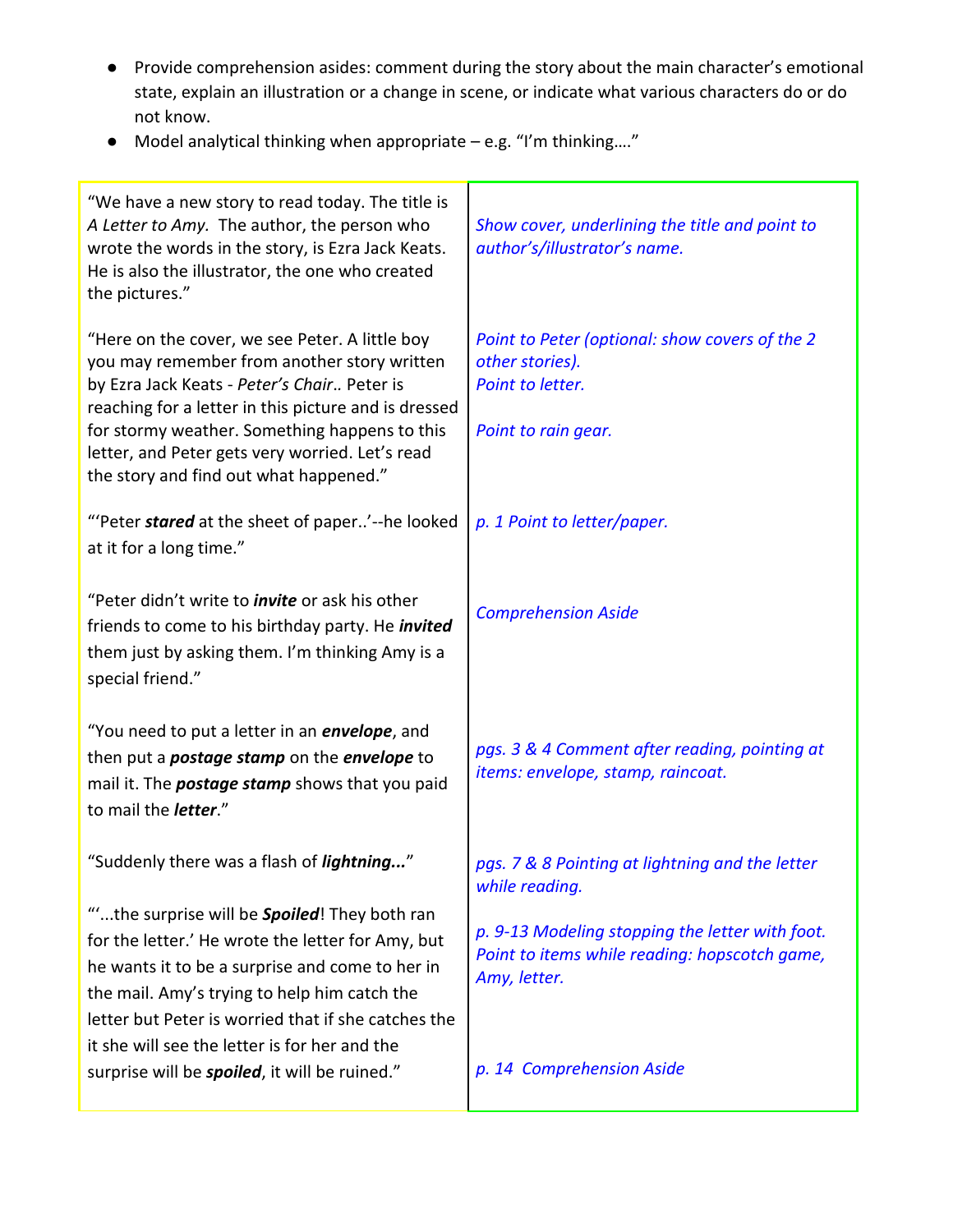|                                                                                                        | p. 15 Read.                       |
|--------------------------------------------------------------------------------------------------------|-----------------------------------|
| "but she had run off crying.' Peter was trying<br>so hard to keep the letter a surprise that he        | p. 17. Point to mailbox.          |
| accidentally bumped Amy and it sounds like she                                                         |                                   |
| is upset."                                                                                             | p. 19 Point.                      |
| "saw his <i>reflection</i> in the street"                                                              |                                   |
| "I think he is still hoping that Amy will come to<br>the party, so he wants to wait for her. But after | p. 24 Comment.                    |
| the other children shouted to bring out the cake,                                                      |                                   |
| he changed his mind."                                                                                  |                                   |
| "repeated the parrot."                                                                                 | p. 26 Point to parrot.            |
| "Sometimes at birthday parties the birthday                                                            | pgs. 27 & 28 Comprehension Aside. |
| child makes a wish before blowing out the                                                              |                                   |
| candles. A wish is something you really want. It<br>sounds like Peter's friends gave him suggestions,  |                                   |
| or ideas of what to wish for, but he had a                                                             |                                   |
| different idea and he made his own wish."                                                              |                                   |

## *Discussion Questions(s):*

- Why do you think Peter wanted to write an invitation to Amy instead of just asking her?
- Peter bumped into Amy and knocked her down by accident. How do you think Amy felt? Why?

# *Second Read*

Children will:

- Listen again to the story read aloud
- Demonstrate increased level of sustained and focused engagement
- Link characters' basic emotions to their actions
- develop understanding of main events

Teacher(s) will:

- continue to define the vocabulary words from Story Reading 1 and include additional vocabulary that may need more verbal definitions.
- explain feelings or thoughts of secondary characters.
- deepen the comprehension of primary characters, story problem, etc.
- model analytical thinking.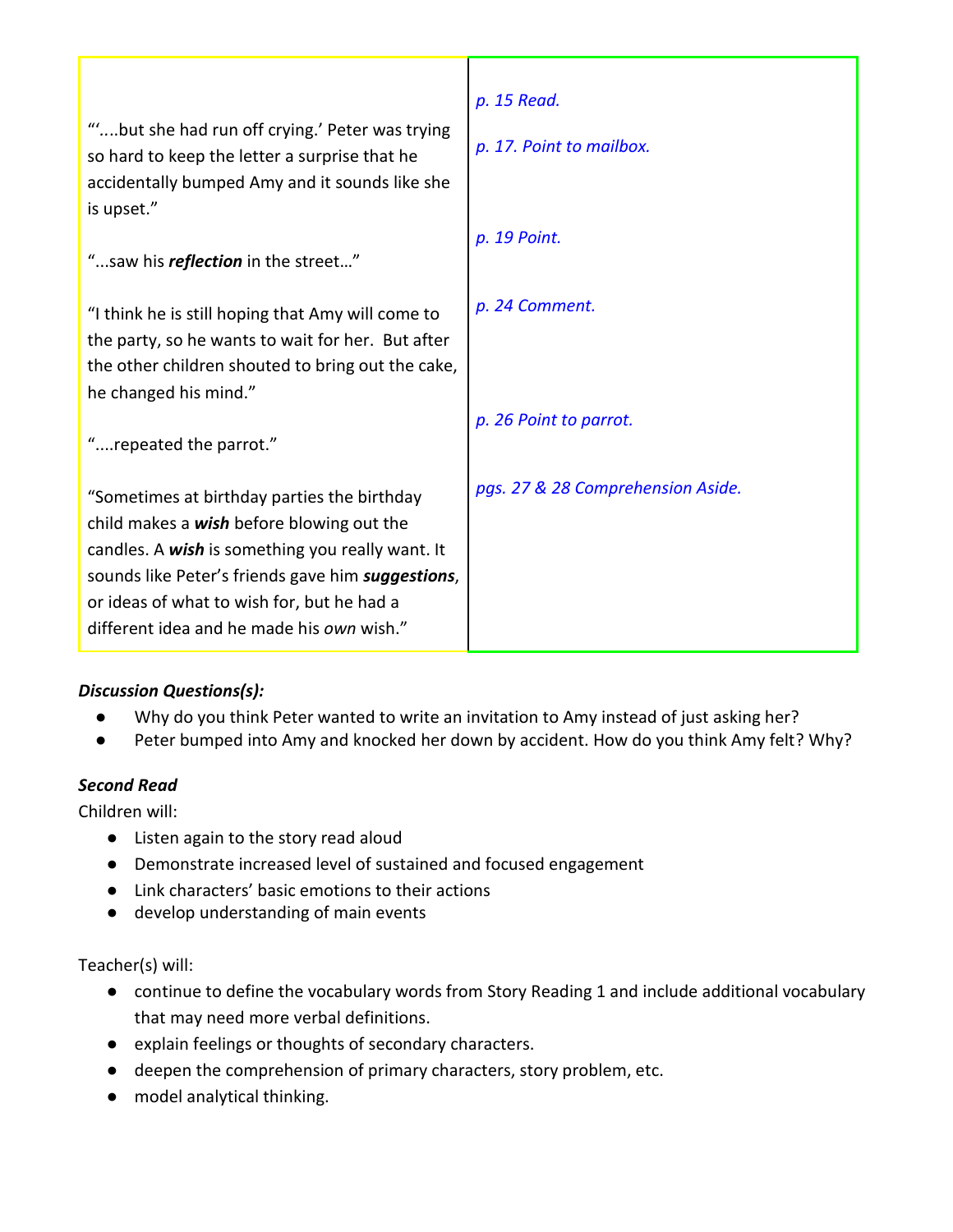| "We read this book once before and we<br>remember the title"                                                                                                                                             | Hold up the book and show the cover.<br>Take children's responses and read and underline<br>the title again. |
|----------------------------------------------------------------------------------------------------------------------------------------------------------------------------------------------------------|--------------------------------------------------------------------------------------------------------------|
| "We remember that Peter writes an <i>invitation</i> to<br>invite his friend, Amy to his birthday party, but<br>something happens when he goes to mail the<br>invitation. Let's read the story once more. | Point to Peter & invitation on cover.                                                                        |
| ""it is this Saturday at 2.' It's important when<br>you send an <i>invitation</i> to someone that you tell<br>them when the party is that you are inviting<br>them to so they know when to be there."    | p. 3                                                                                                         |
| "Dark clouds raced across it like wild horses."<br>Peter's mom must have noticed these clouds too<br>and realized it was going to rain soon."                                                            | p. 6 Comprehension Aside.                                                                                    |
| "Amy is Peter's <i>neighbor</i> --they live close to each<br>other, so he had to walk past her window to get<br>to the mailbox."                                                                         | pgs. 5 & 6 Comprehension Aside.                                                                              |
| ""He couldn't catch it.' that envelope is very<br>light and the wind is able to move it very quickly<br>through the air, making it hard for Peter to<br>grab."                                           | p. 12 Comprehension Aside.                                                                                   |
| "It looks like Amy is upset. She thought she was<br>being helpful by trying to catch the letter for<br>Peter but then he knocked her right over by<br>accident."                                         | p. 16                                                                                                        |
| "He is worried that Amy is so mad at him for<br>bumping her that she will choose not to come to<br>his birthday party."                                                                                  | p. 19 Comprehension Aside.                                                                                   |
| ""repeated the parrot.' parrots are a type of<br>bird that like to mimic or copy, sounds and                                                                                                             |                                                                                                              |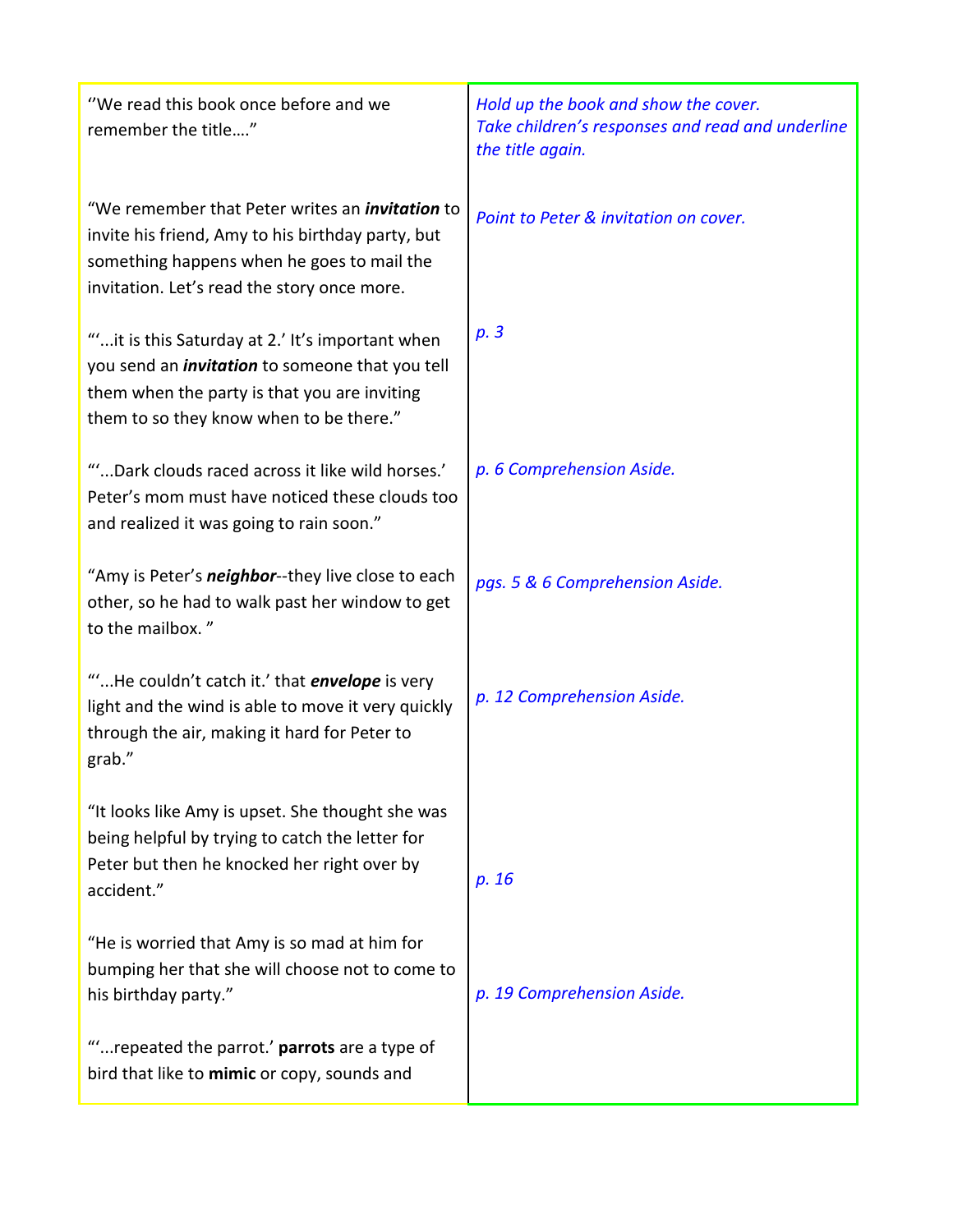words they hear. So Amy's parrot **repeated**, copied, her words."

### *Discussion Questions(s):*

- What might Amy have been thinking when she bumped into Peter?
- How do you think Peter felt when Amy arrived at his birthday party? Why?

#### *Third Read:*

Children will:

- Reconstruct parts of the story
- practice saying and using story-related vocabulary words
- recall main events and characters in the story when prompted

### Teacher(s) will:

- Jointly reconstruct the story with children.
- Expand, clarify or add more information to children's responses.
- Address misunderstandings.
- Define words as necessary.
- Deepen comprehension asides.
- Model analytical thinking.

| "We have read this story twice and today we are<br>going to talk about and tell the story together." | Hold up the book and show the cover.<br>Respond to children. Underline and restate the<br>title.                                                                                                                                            |
|------------------------------------------------------------------------------------------------------|---------------------------------------------------------------------------------------------------------------------------------------------------------------------------------------------------------------------------------------------|
|                                                                                                      | Use phrases such as "We remember" or "We<br>notice" or "What is happening here?" as you<br>point to the action on the pages.<br>Comments will be mostly in response to what the<br>children say. Restate and/or clear up<br>misconceptions. |
|                                                                                                      | p. 1 - Pause, prompt with we remember, and<br>point to his paper & pencil to guide children if<br>needed. Comment on children's responses.                                                                                                  |
| "Then"<br>"He had to do some things to get his letter ready<br>to mail"                              | p. 3 Respond to children's responses.<br>Point to envelope in his hand to guide children if<br>needed.                                                                                                                                      |
|                                                                                                      | p. 6 - Read page if children do not offer                                                                                                                                                                                                   |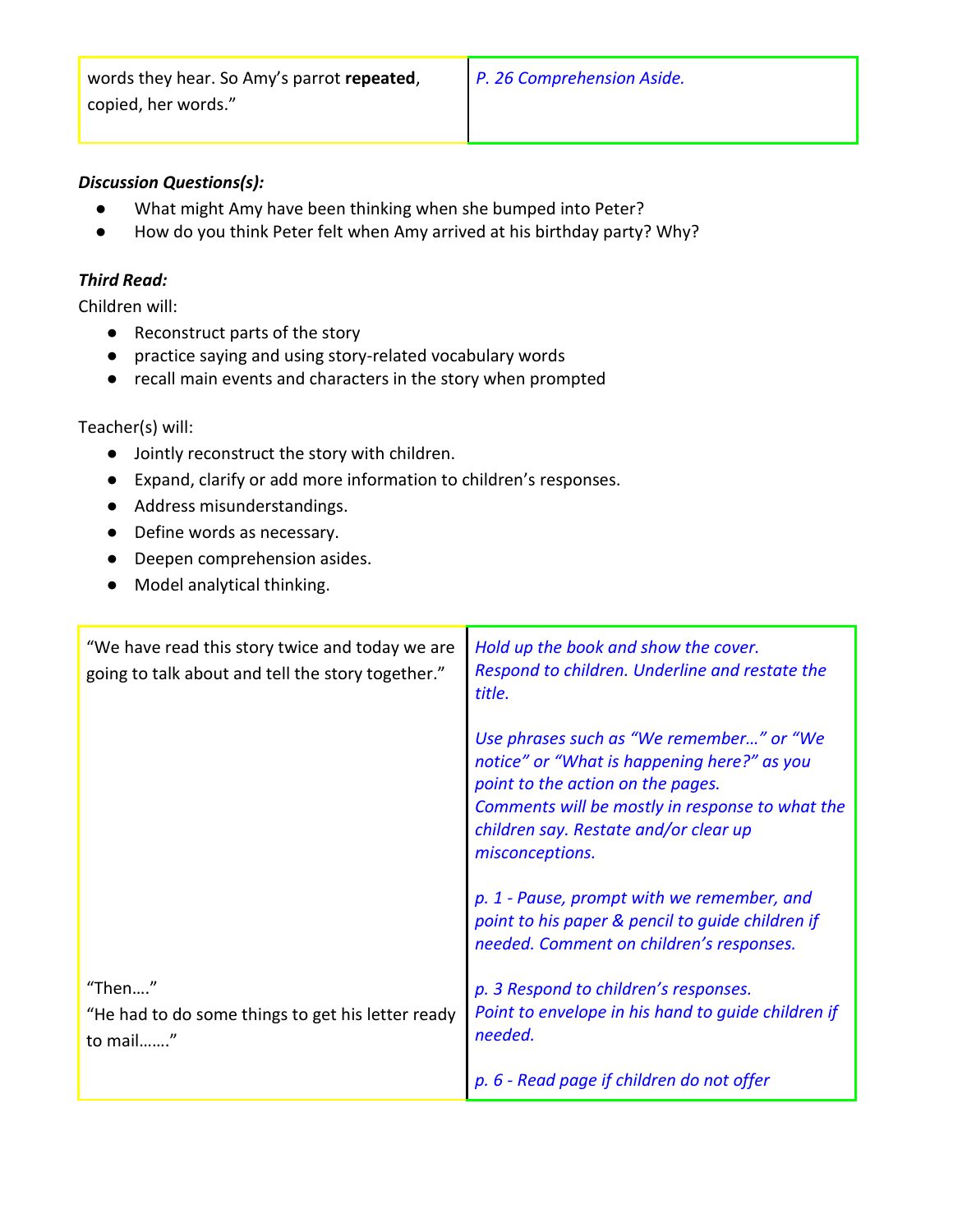|                                                                            | information.                                                                    |
|----------------------------------------------------------------------------|---------------------------------------------------------------------------------|
|                                                                            | gs. 8-12 respond to children's comments.                                        |
| "And just then"<br>"And did he want her to catch it for him? How<br>come?" | pgs. 13 & 14 - point to Amy if needed for cue                                   |
|                                                                            | pgs. 15-18 - prompt if needed.                                                  |
| "And we remember"                                                          | p. 19 Read if needed.                                                           |
| "He got home and his mom asked him<br>something"                           | p. 21 - prompt if needed, fill in information if<br>children do not contribute. |
| "And then we remember"<br>"And his mom asked is she should"                | p. 23 Prompt as needed                                                          |
| "And then"                                                                 | p. 25 & 26                                                                      |
| "So Peter's mom"                                                           | p. 27 & 28 prompt & point to cake<br>Read if needed.                            |

## *Discussion Questions(s):*

- What do you think Peter wished for when he blew out his candles?
- Have you ever made a wish before blowing out birthday candles? What did/would you wish for?

# *Fourth Read*

Children will:

- act out one or more scenes from the story
- explore character motivations and emotions
- recall main events from the story

With children, choose one (or more) scene(s) to act out. Assign roles to children or use a structure to ask for volunteers. As you read the corresponding pages from the story, children act out the scene and recite any dialogue.

## *Discussion Questions(s):*

● Have you ever been to a party where something happened that you didn't expect? Tell us about it.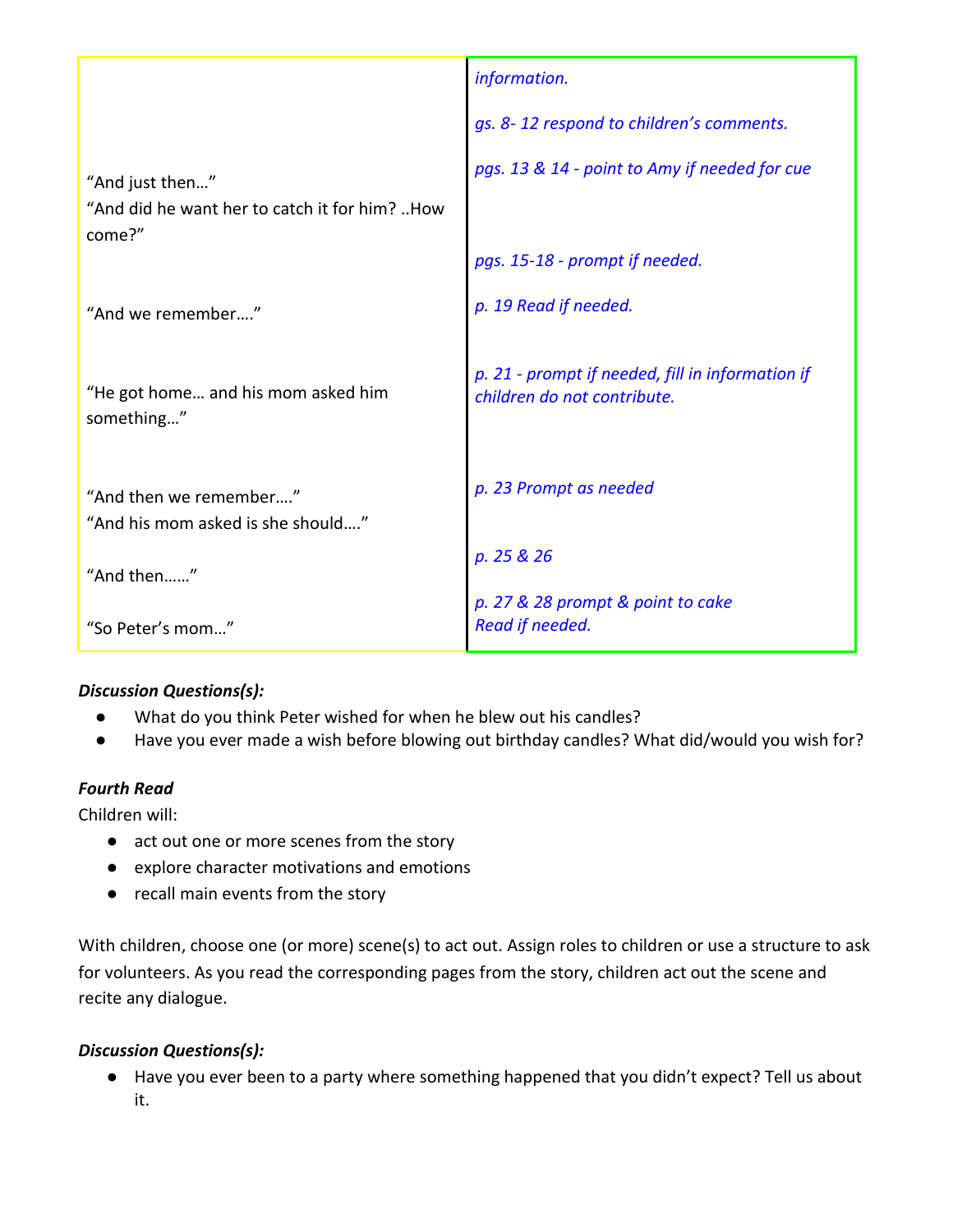● We've read 3 different books about a character attending (going to) a party, but each of the parties we have read about were unique- none of them were exactly the same. Have you ever had or gone to a party? Tell us about it.

| <b>Suggested Transition Activity</b><br><b>First Read</b>                                                                                        | Literacy/Language Skills<br><b>Supported</b> |
|--------------------------------------------------------------------------------------------------------------------------------------------------|----------------------------------------------|
| Tell children that you will dismiss them by colors of their clothing.<br>Tell them you will find some colors in Letter to Amy that they are also | <b>Direct</b><br>-vocabulary support         |
| wearing.                                                                                                                                         | (clothing item names)                        |
|                                                                                                                                                  | -category labels (clothing                   |
| "If you are wearing yellow like Peter's raincoat, you may"                                                                                       | colors)                                      |
| "If you are wearing pink like the kerchief on Amy's head when she is                                                                             |                                              |
| outside in the rain, you may"                                                                                                                    | <b>Indirect</b>                              |
| "If you are wearing blue or red like the colors on Amy's parrot, you                                                                             | -exposure to other                           |
| may"                                                                                                                                             | vocabulary through teacher                   |
| "If you are wearing green, like the color of Peter's sweater at his                                                                              | use (e.g., dismiss, wearing,                 |
| birthday party, you may"                                                                                                                         | get ready, etc)                              |
|                                                                                                                                                  | -repeated exposure to well-                  |
|                                                                                                                                                  | formed sentences ("If you                    |
|                                                                                                                                                  | are wearing")                                |

| <b>Suggested Transition Activity</b><br><b>Second Read</b>                | Literacy/Language Skills<br><b>Supported</b> |
|---------------------------------------------------------------------------|----------------------------------------------|
| Tell children you will dismiss them by holding up the first letter in the | <b>Direct</b>                                |
| child's name.                                                             | -letter ID                                   |
|                                                                           | -vocabulary support                          |
| "If your name begins with the letter A, you may"                          |                                              |
| "If your name begins with the letter O, you may"                          | <b>Indirect</b>                              |
|                                                                           | -- repeated exposure to                      |
| Note: Use children's name tags to provide instructional support for       | well-formed sentence                         |
| children who need it. If children to not identify the letter, show their  |                                              |
| name tag, repeating the name of the letter, and dismiss them.             |                                              |